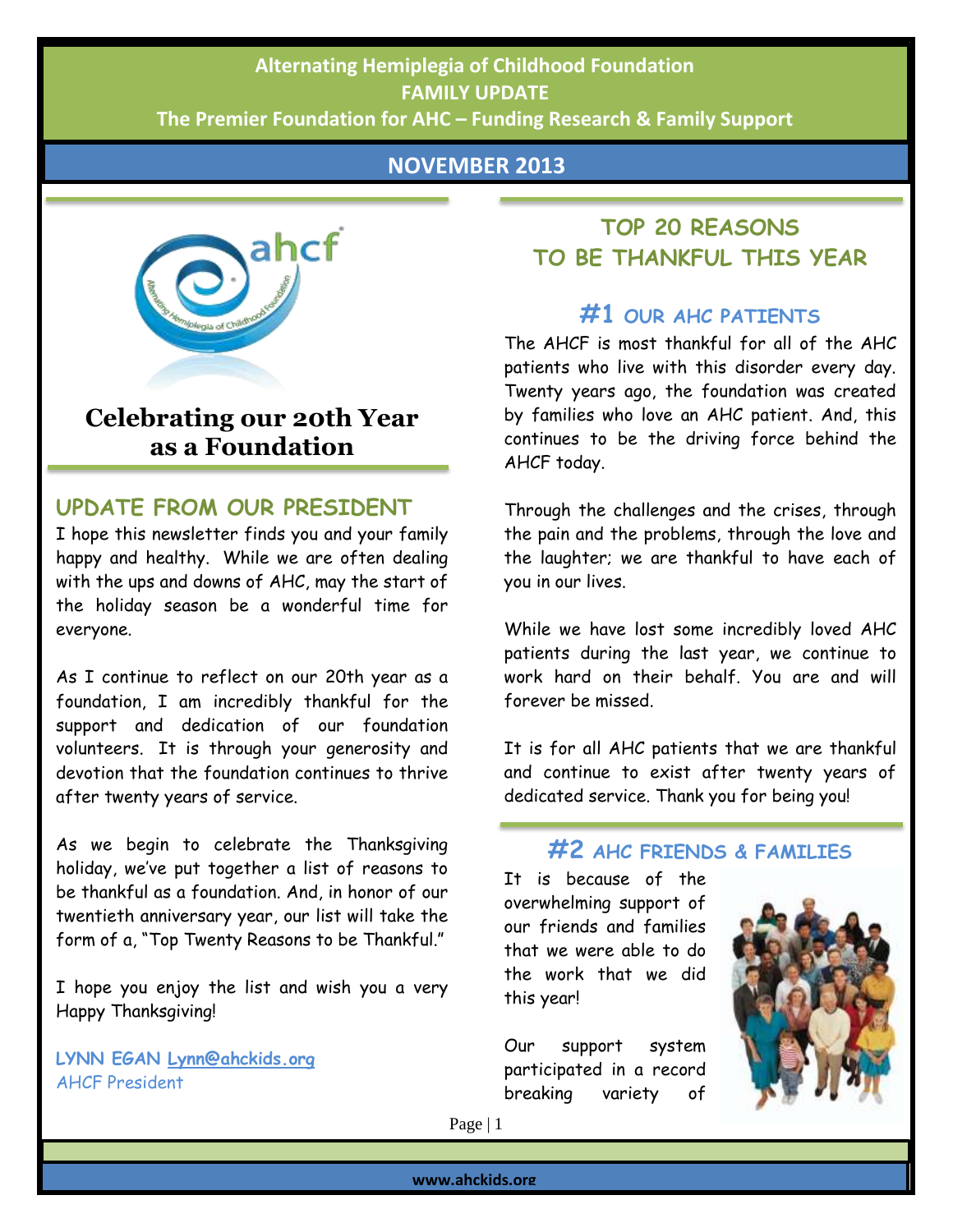fundraisers this year. Donations were made to Thred UP, raffle tickets were purchased from Charity Mania, walks were held, golf outings were played, races were run, tributes were purchased, garage sales were held, baseball outings were hosted, and auction items were collected.

Our volunteers knocked on doors, called on businesses, mailed letters, emailed colleagues, and so much more. The AHCF is thankful for the help we receive every day from our friends and family. Thank you, thank you, and thank you!

**#3 THE AHCF BOARD OF DIRECTORS**

The AHCF is thankful to have thirteen dedicated and talented members currently serve on the Board of Directors.

Each member contributes to the success of the foundation by volunteering their time in service to AHC. This is a highly dedicated and well educated group of individuals for which we are grateful.

Thank you for your service!

Gene Andrasco Sharon Ciccodicola Cate Cohen Lynn Egan Mollie Erpenbeck Dr. Joe George Bill Gerber Josh Marszalek Doug Morris Vicky Platt Carol Presunka Mary Kay Riley Sue Roberts



## **#4 OUR MEDICAL ADVISORY BOARD**

The AHCF is thankful to have eight dedicated and talented doctors on our Medical Advisory Board, or MAB.

With many years of AHC-specific experience, the MAB is an incredibly valuable resource to the foundation and our families. Thank you for the many ways



you help AHC patients all year long.

Thank you for your service! Dr. Fred Andermann Dr. Suzanne DeBrosse Dr. Josh Magleby Dr. Terry Sanger Dr. Kenneth Silver Dr. Marcio Sotero de Menezes Dr. Matt Sweney Dr. Mary Zupanc

# **#5 OUR FUNDRAISING FAMILIES**

The AHCF is grateful for all of the time and effort our families put into raising money to support the mission of the foundation.

These families add to their already demanding schedules and accomplish amazing feats for the foundation. From the small to the big efforts; all contribute to bottom line. All are important. And, all are appreciated.

Thank you for finding the time to support the AHCF in 2013!

Page | 2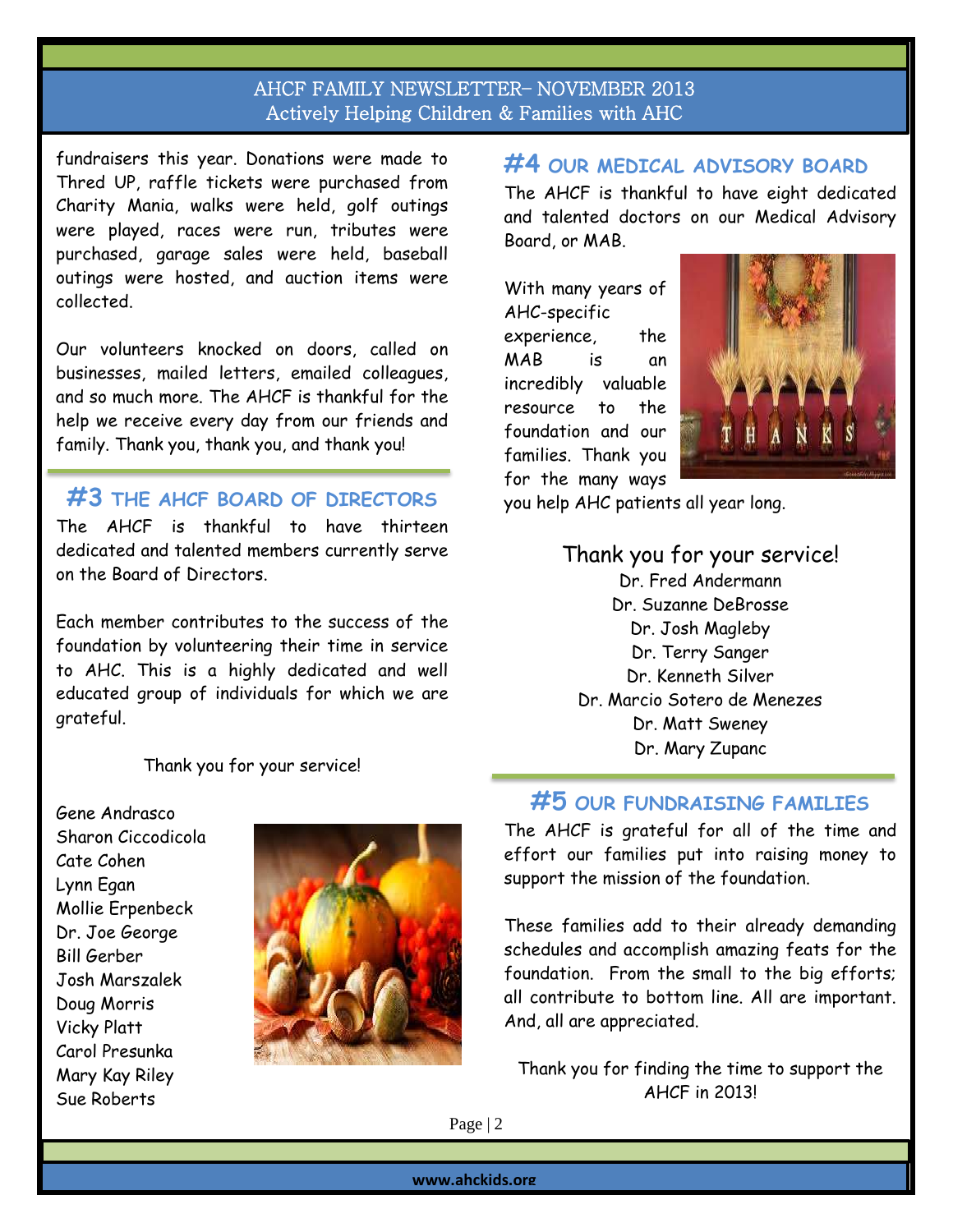# **#6 ACTIVE AHC RESEARCHERS**

It is safe to say that all AHC families are very thankful to every single researcher working on projects to advance AHC research.

Not so long ago, the overwhelming majority of AHC research was being funded by a handful of family foundations in Europe and the United States. The financial burden fell on the back of our families and we struggled to bring more researchers to our cause.

Over the last two years, the interest in AHC research has exploded. International collaborations are taking place between a variety of universities and on numerous projects. With much work to be done, this is great news.

The work that these teams are doing is complicated and time consuming. We greatly appreciate every attempt being made to help our AHC patients.

We specifically wish to acknowledge the teams currently working on AHCF sponsored grants.



Thank you to Dr. Swoboda and her entire team at the University of Utah.

Thank you to Dr. George and Dr. Ess at Vanderbilt University.





Thank you to Dr. Jan Koenderink from Radboud University in The Netherlands.

## **#7 MAJOR DONOR CONTRIBUTIONS**

Over the summer, the AHCF received our first major private donation. A very generous anonymous donor contributed \$169,000 to fund a research grant at Vanderbilt University.

The overwhelming generosity of this single donation advances AHC research in a huge manner. We will continue to be thankful for this donation for years to come.



# **#8 A TEST FOR AHC**

For many years, AHC patients had a terrible time being diagnosed properly with AHC. Finding help was hard and a time consuming endeavor.

With the discovery of the ATP1A3 gene mutation in 2012, patients now have the opportunity to be tested for AHC through a simple blood draw.

Local doctors can order genetic testing to screen patients for the gene mutation in an attempt to property diagnosis AHC. If the ATP1A3 mutation is identified, this screening provides for earlier diagnosis of AHC.

The AHCF is also thankful that we have the means to continue supporting the University of Utah in providing free testing for the mutation. In addition, the clinic provides free genetic consulting to any AHC family needing assistance.

Page | 3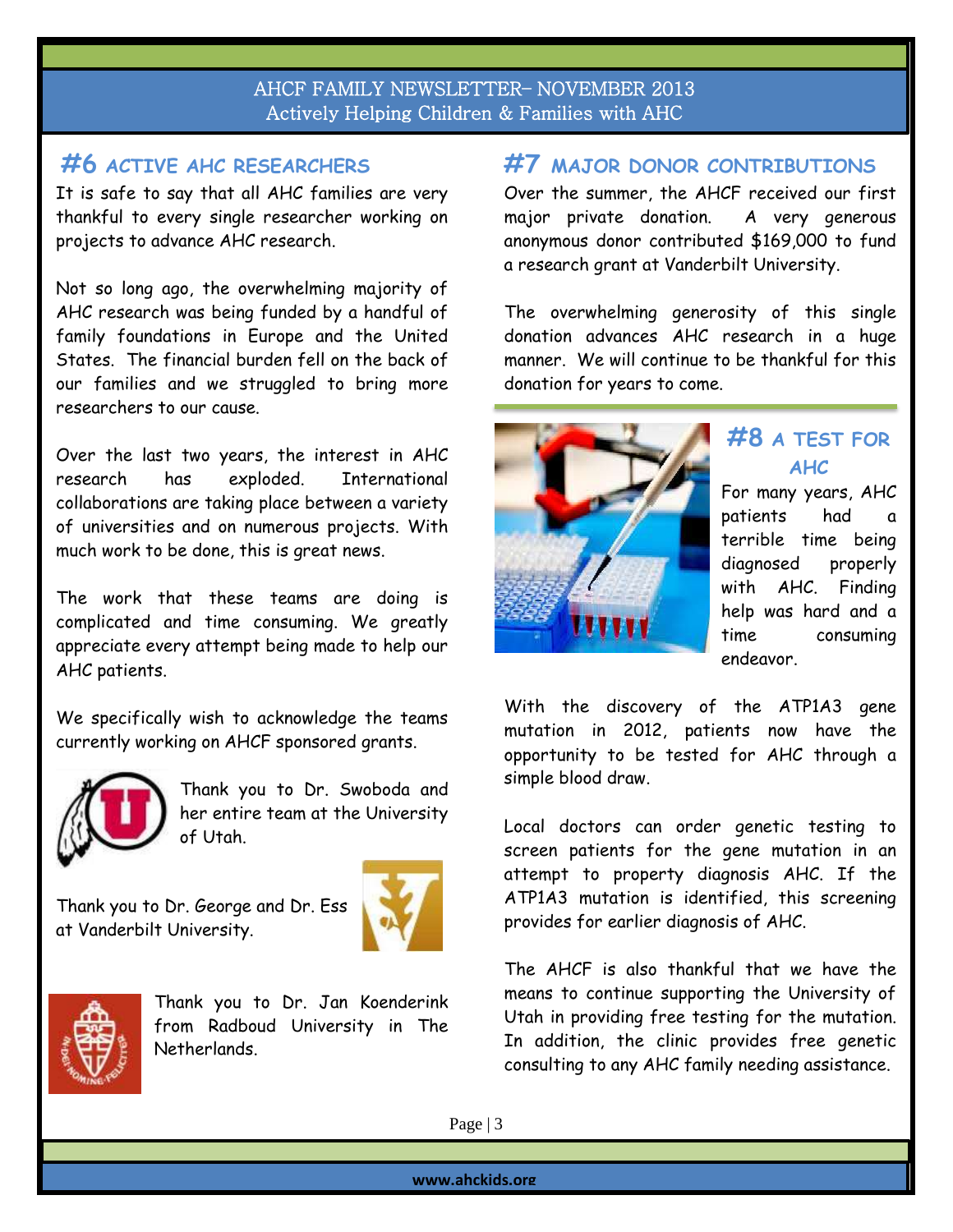We are thankful to Tara Newcomb, our Clinical Research Coordinator at the University of Utah, and the entire group, for helping diagnosis AHC at no cost to our families.

> Additional information is available at <http://ahckids.org/atp1a3/>

# **#9 THE 2013 MISSION VIDEO**

Did you see it? Thousands of people saw it and liked it. It was the 2013 Mission Video and it was a huge hit.

Board Director, Cate Cohen, led our efforts in creating a dynamic and inspirational video that circled the globe. With the generous help of a marketing and advertising agency in Ohio, Engauge, Inc., Cate helped spread the word about AHC in a new and professional way.

Thank you to the families who participated in making the video and the time you put into this effort. We especially thank Kelly & Kiley Andrasco for your speaking role and Marvin Feig for his comments in the corporate donor video.

We also thank Engauge for donating your time to the video, Dr. Silver for helping explain AHC, and Cate for her hard work.



### **#10 AHCF FINANCIAL TEAM**

Did you ever notice that during the Academy Awards ceremony, the accounting firm gets recognized in the middle of the show? It is probably because little else would be possible without the contributions of the accounting and finance team.

Well, the AHCF is no different. The Finance Committee works hard to protect every dollar raised for the foundation and recommends ways to make it really count.



Thank you to the Finance Committee for taking on the task of ensuring the financial stability of the foundation.

## **#11 ROME SYMPOSIUM PARTICIPANTS**

In September, a symposium was held in Rome, Italy to discuss AHC and the ATP1A3 gene mutation. It brought together researchers and family foundation's representatives from around the world. It was a huge undertaking and an even greater success.

We wish to extend our thanks to Dr. Goldstein, Duke University, and Rosario Vavassori, AISEA, for your efforts in coordinating this wonderful event and helping advance the AHC cause. We also thank Lynn Egan for attending the meeting and representing the foundation.

Your efforts are greatly appreciated!

Page | 4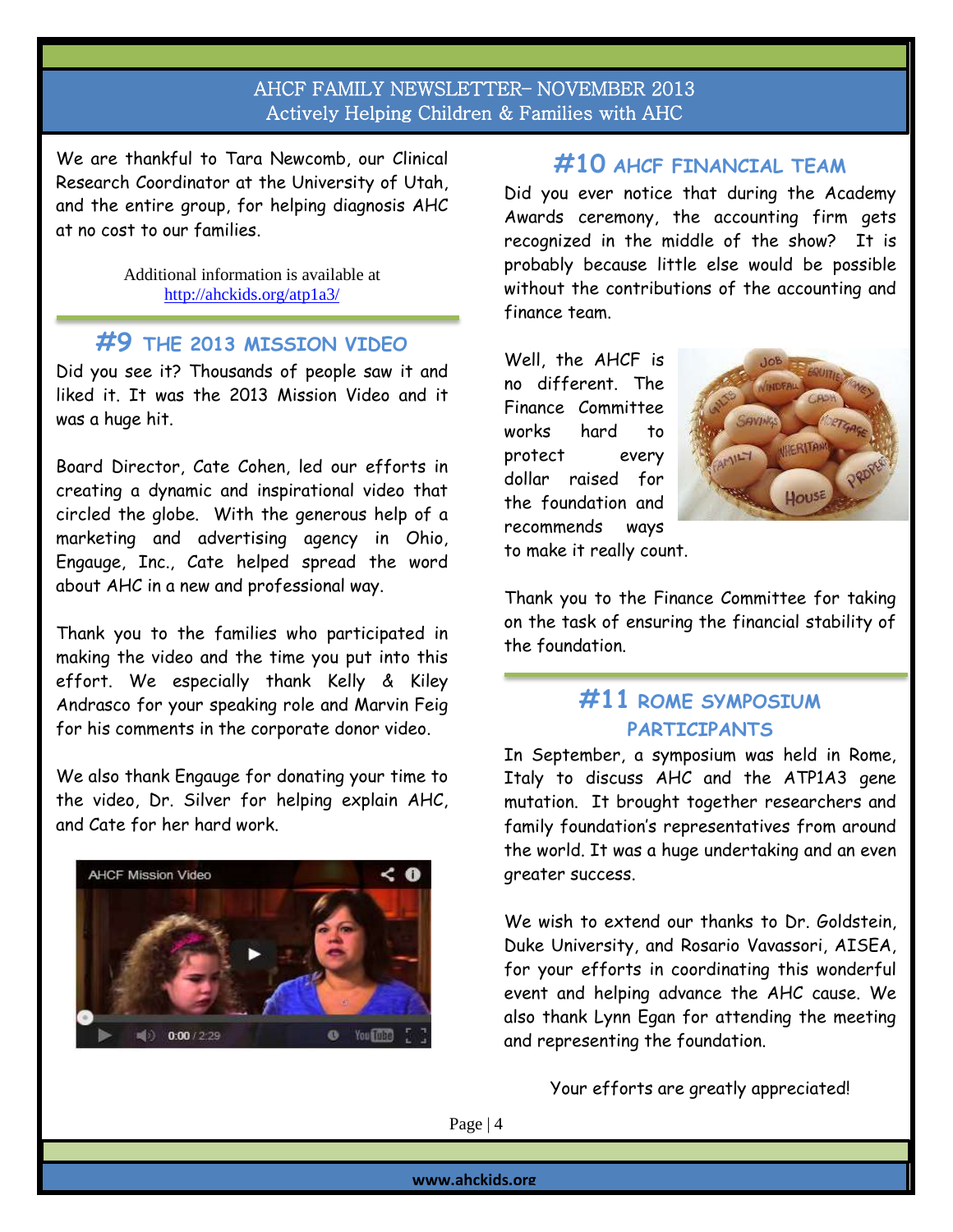### **#12 NEW AHCF VOLUNTEERS**

This year the AHCF was fortunate to have two new volunteers join the foundation. We wish to welcome and thank Dr. Mary Zupanc for joining our MAB, and Josh Marszalek, for joining the Board of Directors. We're happy you have become part of the AHCF team.

#### **#13 SOCIAL MEDIA SUPPORTERS**



L

Getting the word out regarding AHC and the AHCF can be challenging.

We thank all of you who follow us on Facebook and Yahoo. Sharing our postings with your friends and family is a huge benefit to the foundation and we are grateful for your help in this area. Keep it up!

### **#14 MEMORIALS & HONORARIUMS**

It is not a little thing to think about the AHCF throughout the year. We wish to express our

thanks to those families that included the AHCF in their family events through memorials and honorariums during 2013.

While we wish we could recognize each family's

participation individually, we must respect each donor's privacy. We offer you all our deepest appreciation and gratitude here today. Thank you.

## **#15 FAMILY MEETING**

Having the resources to host a Family Meeting is another reason to be thankful this year. The cost to the foundation is significant and we are proud to offer this opportunity to our families.

The Family Meeting Planning Committee is hard at work organizing the many components of the meeting. While June 2014 seems like a long time away, registration for the next family will begin soon. Thank you to everyone who makes this meeting possible.

### **#16 FOUNDATION COORDINATOR**

The foundation is grateful that we have the means to keep Sharon Ciccodicola as our foundation coordinator. Every year, the work of running our foundation increases. Without Sharon's efforts in the front office, we would not be able to do as much as we do. Thank you, Sharon, for your dedication and hard work.

## **#17 OUR WEBSITE**

We thank all of the people who help keep our website up to date. There is a lot of information on the website and we couldn't manage it without your help. Thank you for helping to inform people all around the world about AHC.



Page | 5